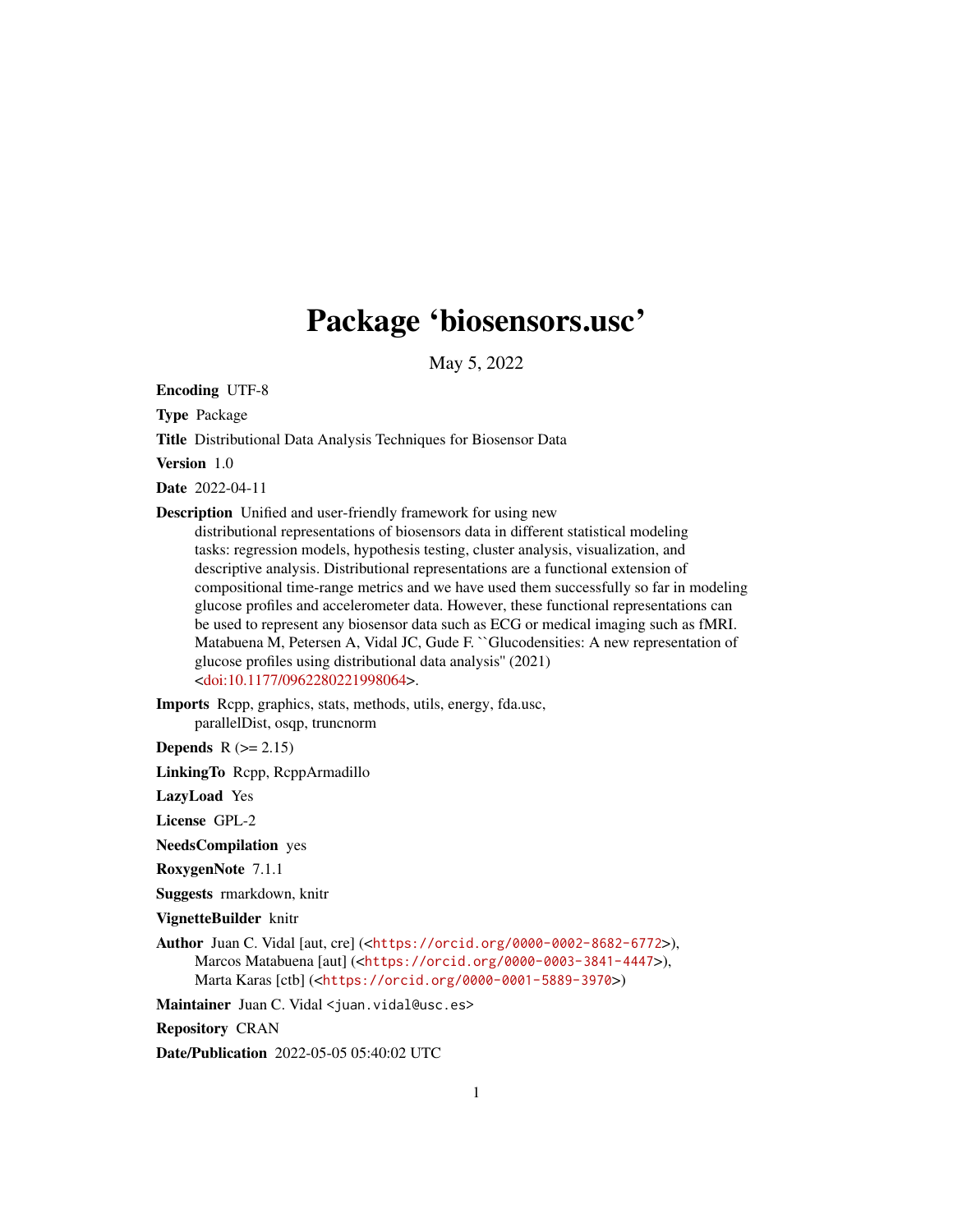### <span id="page-1-0"></span>R topics documented:

| Index |  |
|-------|--|

biosensors.usc *biosensors.usc Package*

#### Description

Biosensor data have the potential to improve disease control and detection. However, the analysis of these data under free-living conditions is not feasible with current statistical techniques. To address this challenge, we introduce a new functional representation of biosensor data, termed the glucodensity, together with a data analysis framework based on distances between them. The new data analysis procedure is illustrated through an application in diabetes with continuous-time glucose monitoring (CGM) data. In this domain, we show marked improvement with respect to state-ofthe-art analysis methods. In particular, our findings demonstrate that (i) the glucodensity possesses an extraordinary clinical sensitivity to capture the typical biomarkers used in the standard clinical practice in diabetes; (ii) previous biomarkers cannot accurately predict glucodensity, so that the latter is a richer source of information and; (iii) the glucodensity is a natural generalization of the time in range metric, this being the gold standard in the handling of CGM data. Furthermore, the new method overcomes many of the drawbacks of time in range metrics and provides more indepth insight into assessing glucose metabolism.

#### Author(s)

Juan C. Vidal <juan.vidal@usc.es>

Marcos Matabuena <marcos.matabuena@usc.es>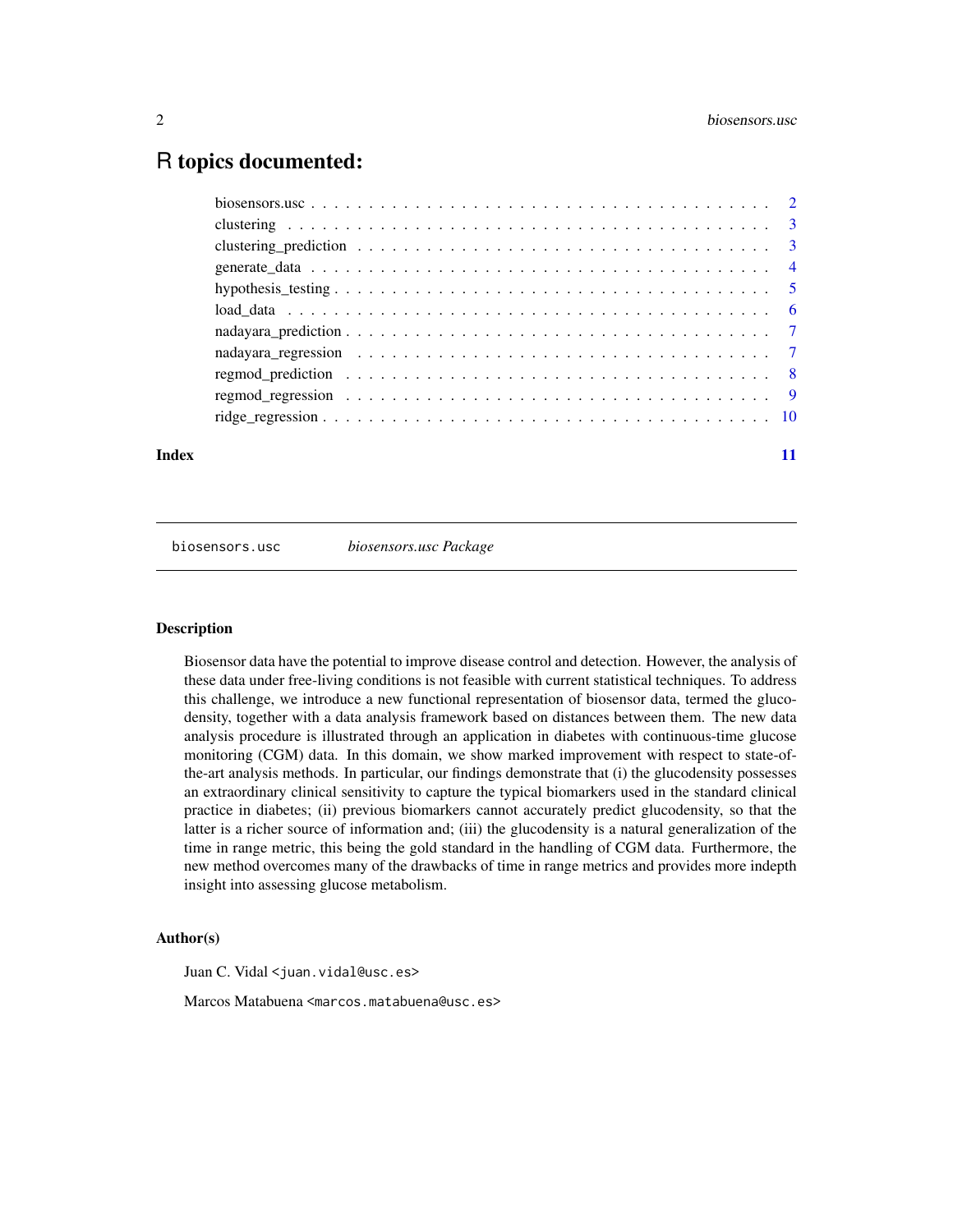<span id="page-2-0"></span>clustering *clustering*

#### Description

Performs energy clustering with Wasserstein distance using quantile distributional representations as covariates.

#### Usage

clustering(data, clusters=3, iter\_max=10, restarts=1)

#### Arguments

| data     | A biosensor object.           |
|----------|-------------------------------|
| clusters | Number of clusters.           |
| iter_max | Maximum number of iterations. |
| restarts | Number of restarts.           |

#### Value

An object of class bclustering: data A data frame with biosensor raw data. result A kgroups object (see energy library).

#### Examples

```
# Data extracted from the paper: Hall, H., Perelman, D., Breschi, A., Limcaoco, P., Kellogg, R.,
# McLaughlin, T., Snyder, M., Glucotypes reveal new patterns of glucose dysregulation, PLoS
# biology 16(7), 2018.
file1 = system.file("extdata", "data_1.csv", package = "biosensors.usc")
file2 = system.file("extdata", "variables_1.csv", package = "biosensors.usc")
data = load_data(file1, file2)
clus = clustering(data, clusters=3)
```
clustering\_prediction *clustering\_prediction*

#### Description

Predicts the cluster of each element of the objects list

#### Usage

clustering\_prediction(clustering, objects)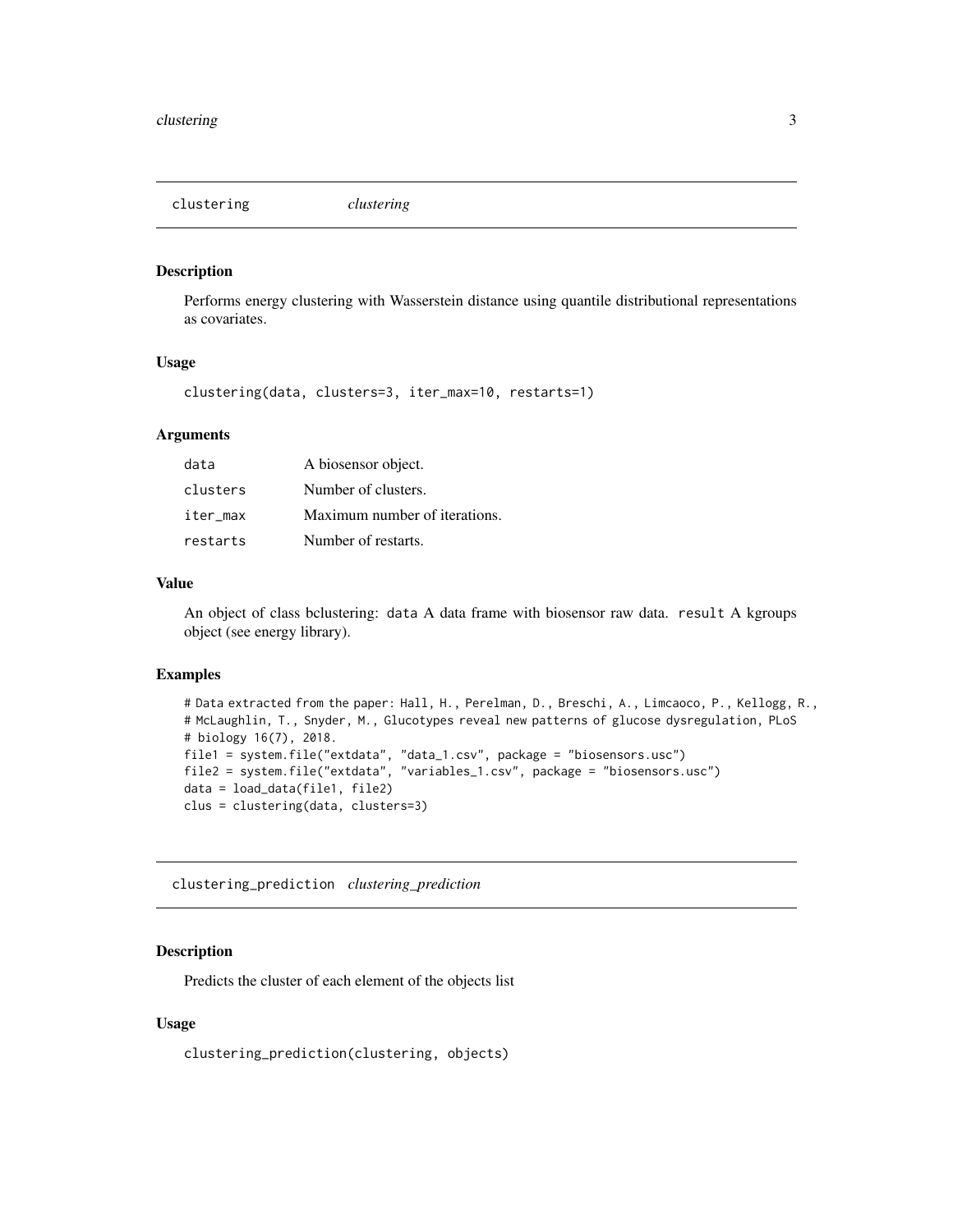#### <span id="page-3-0"></span>Arguments

| clustering | A gl.clustering object.       |
|------------|-------------------------------|
| objects    | Matrix of objects to cluster. |

#### Value

The clusters to which these objects are assigned.

generate\_data *generate\_data*

#### Description

Generates a quantile regression model V + V2  $*$  v + tau  $*$  V2  $*$  Q0 where Q0 is a truncated random variable,  $v = 2 * X$ , tau =  $2 * X$ ,  $V \sim Unif(-1, 1)$ ,  $V2 \sim Unif(-1, -1)$ ,  $V3 \sim Unif(0.8, 1.2)$ , and  $E(V|X)$  $=$  tau  $*$  Q0;

#### Usage

generate\_data(n = 100, Qp = 100, Xp = 5)

#### Arguments

| n  | Sample size.                                     |
|----|--------------------------------------------------|
| Qp | Dimension of the quantile.                       |
| Xp | Dimension of covariates where $X_i$ i~Unif(0,1). |

#### Value

A biosensor object: data NULL. densities NULL. quantiles A functional data object (fdata) with the empirical quantile estimation. variables A data frame with Xp covariates.

```
data = generate_data(n=100, Qp=100, Xp=5)
names(data)
head(data$quantiles)
head(data$variables)
plot(data$quantiles, main="Quantile curves")
```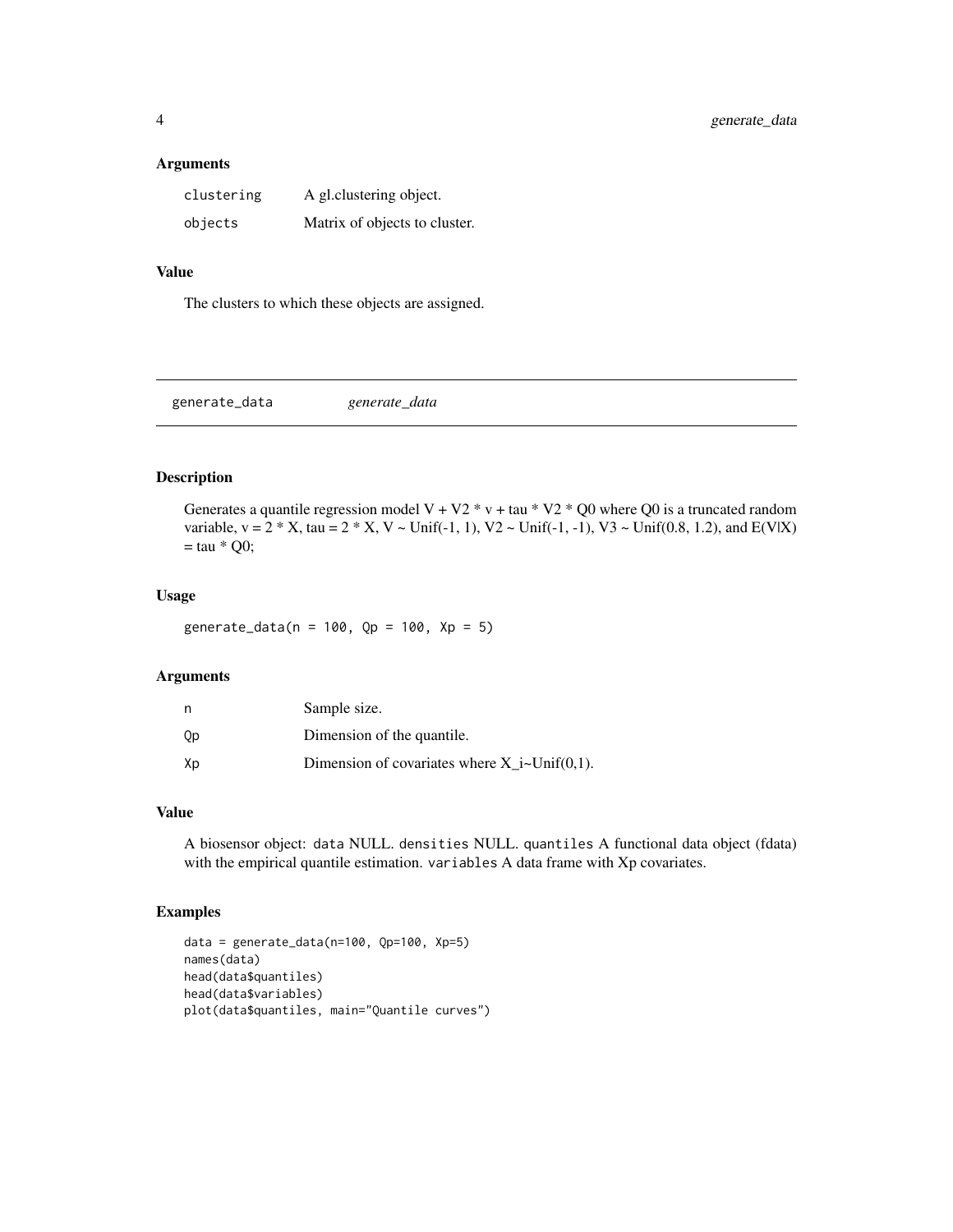#### <span id="page-4-0"></span>**Description**

Hypothesis testing between two random samples of distributional representations to detect differences in scale and localization (ANOVA test) or distributional differences (Energy distance).

#### Usage

hypothesis\_testing(data1, data2, permutations=100)

#### Arguments

| data1        | A biosensor object. First population.                                |
|--------------|----------------------------------------------------------------------|
| data2        | A biosensor object. Second population.                               |
| permutations | Number of permutations used in the energy distance calibration test. |

#### Value

An object of class biotest: p1\_mean Quantile mean of the first population. p1\_variance Quantile variance of the first population. p2\_mean Quantile mean of the second population. p2\_variance Quantile variance of the second population. energy\_pvalue P-value of the energy distance test. anova\_pvalue P-value of the ANOvA-Fréchet test.

```
# Data extracted from the paper: Hall, H., Perelman, D., Breschi, A., Limcaoco, P., Kellogg, R.,
# McLaughlin, T., Snyder, M., Glucotypes reveal new patterns of glucose dysregulation, PLoS
# biology 16(7), 2018.
file1 = system.file("extdata", "data_1.csv", package = "biosensors.usc")
file2 = system.file("extdata", "variables_1.csv", package = "biosensors.usc")
data1 = load_data(file1, file2)
file3 = system.file("extdata", "data_2.csv", package = "biosensors.usc")
file4 = system.file("extdata", "variables_2.csv", package = "biosensors.usc")
data2 = load_data(file3, file4)
htest = hypothesis_testing(data1, data2)
```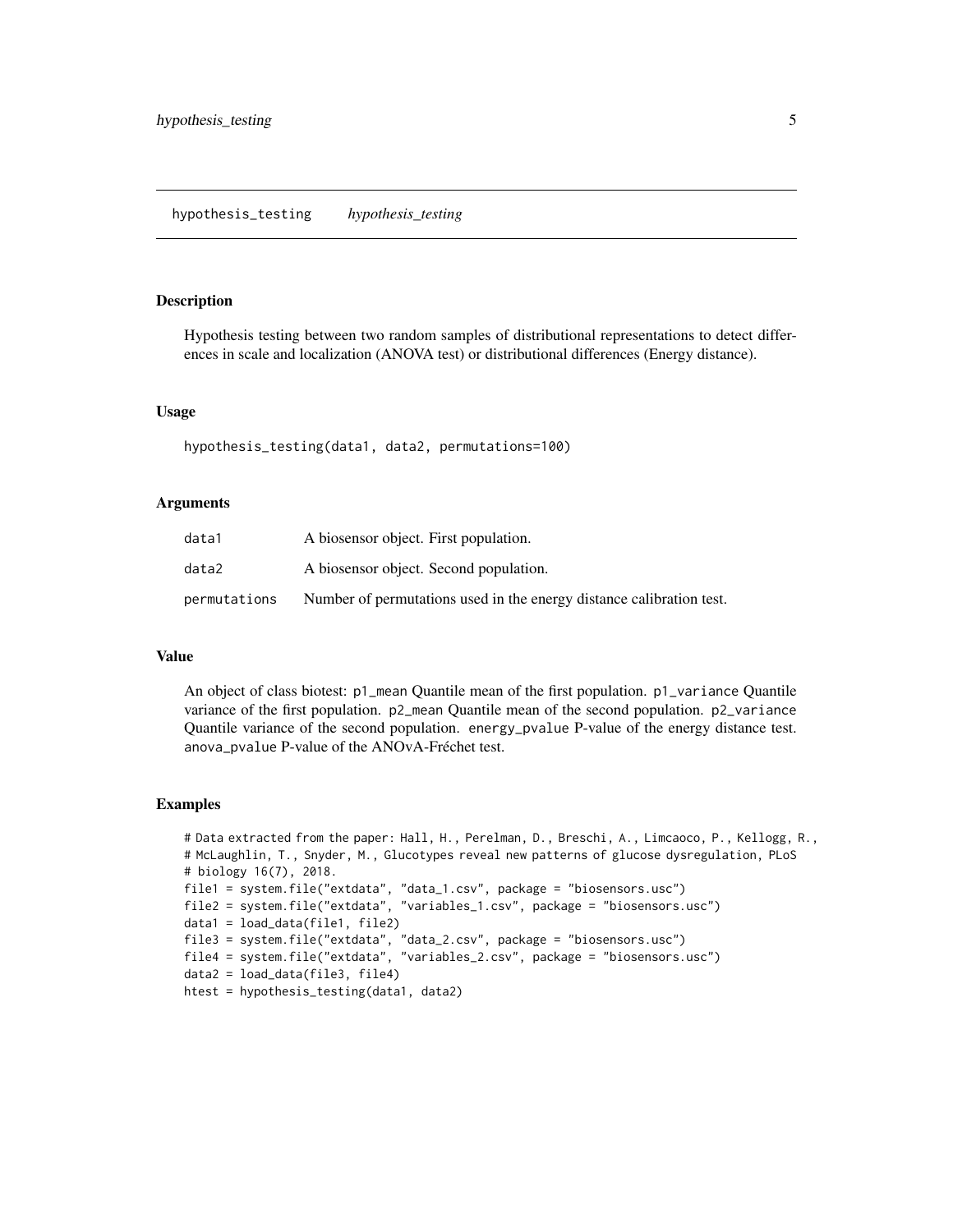<span id="page-5-0"></span>load\_data *load\_data*

#### Description

R function to read biosensors data from a csv files.

#### Usage

```
load_data(filename_fdata, filename_variables = NULL)
```
#### **Arguments**

filename\_fdata A csv file with the functional data. The csv file must have long format with, at least, the following three columns: id, time, and value, where the id identifies the individual, the time indicates the moment in which the data was captured, and the value is a monitor measure.

filename\_variables

A csv file with the clinical variables. The csv file contains a row per individual and must have a column id identifying this individual.

#### Value

A biosensor object: data A data frame with biosensor raw data. densities A functional data object (fdata) with a non-parametric density estimation. quantiles A functional data object (fdata) with the empirical quantile estimation. variables A data frame with the covariates.

```
# Data extracted from the paper: Hall, H., Perelman, D., Breschi, A., Limcaoco, P., Kellogg, R.,
# McLaughlin, T., Snyder, M., Glucotypes reveal new patterns of glucose dysregulation, PLoS
# biology 16(7), 2018.
file1 = system.file("extdata", "data_1.csv", package = "biosensors.usc")
file2 = system.file("extdata", "variables_1.csv", package = "biosensors.usc")
data = load_data(file1, file2)
names(data)
head(data$quantiles)
head(data$variables)
plot(data$quantiles, main="Quantile curves")
```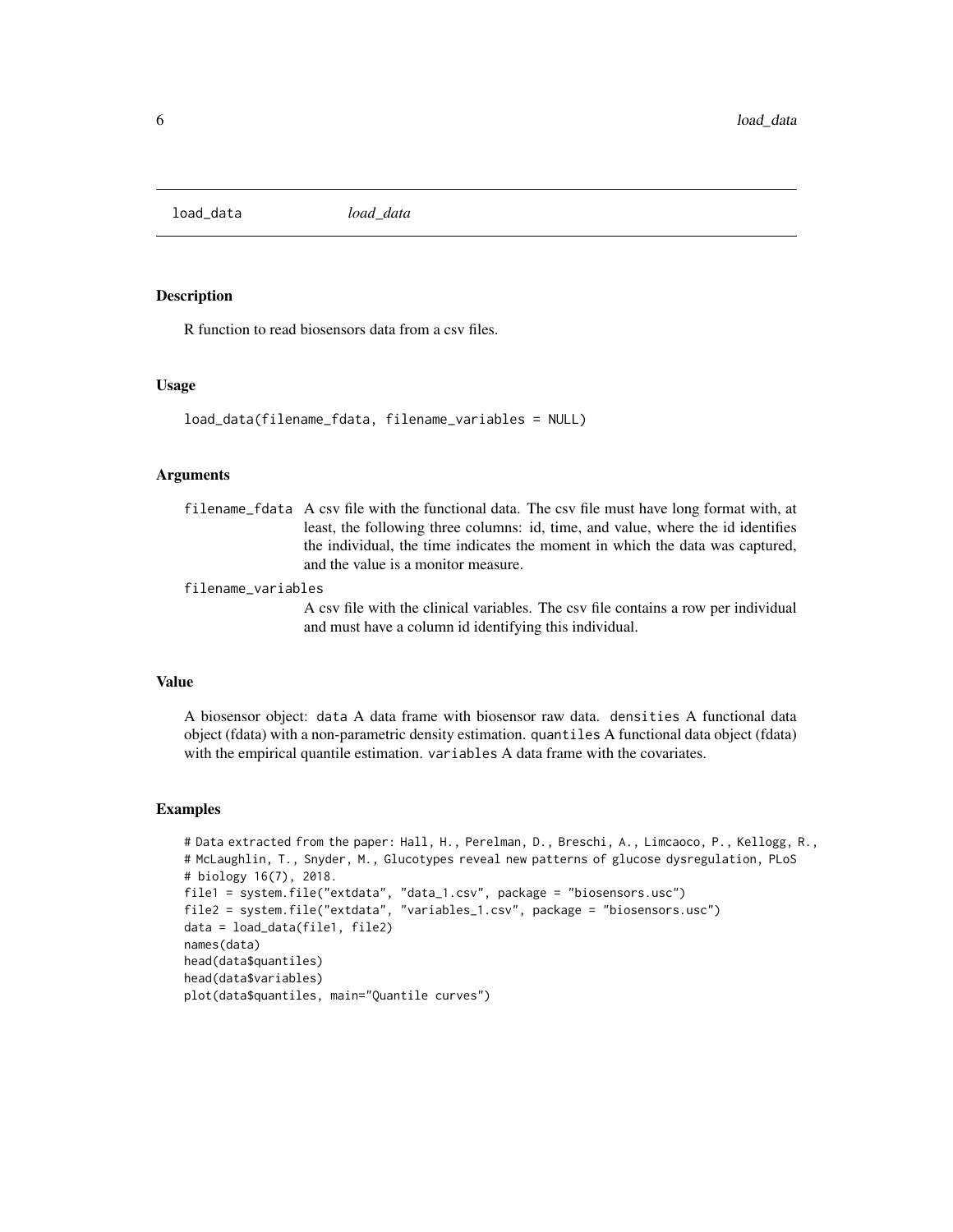<span id="page-6-0"></span>nadayara\_prediction *nadayara\_prediction*

#### **Description**

Functional non-parametric Nadaraya-Watson prediction with 2-Wasserstein distance.

#### Usage

nadayara\_prediction(nadaraya, Qpred, hs=NULL)

#### Arguments

| nadaraya | A Nadaraya regression object.                                                             |
|----------|-------------------------------------------------------------------------------------------|
| Opred    | Quantile curves that will be used in the predictions                                      |
| hs       | Smoothing parameters for the predictions, by default hs = $seq(0.8, 15, length =$<br>200) |

#### Value

An object of class bnadarayapred: prediction The Nadaraya-Watson prediction for the test data at each value of hs. hs Hs values used for the prediction.

#### Examples

```
# Data extracted from the paper: Hall, H., Perelman, D., Breschi, A., Limcaoco, P., Kellogg, R.,
# McLaughlin, T., Snyder, M., Glucotypes reveal new patterns of glucose dysregulation, PLoS
# biology 16(7), 2018.
file1 = system.file("extdata", "data_1.csv", package = "biosensors.usc")
file2 = system.file("extdata", "variables_1.csv", package = "biosensors.usc")
data = load_data(file1, file2)
nada = nadayara_regression(data, "BMI")
# Example of prediction with the column mean of quantiles
npre = nadayara_prediction(nada, t(colMeans(data$quantiles$data)))
```
nadayara\_regression *nadayara\_regression*

#### **Description**

Functional non-parametric Nadaraya-Watson regression with 2-Wasserstein distance, using as predictor the distributional representation and as response a scalar outcome.

#### Usage

nadayara\_regression(data, response)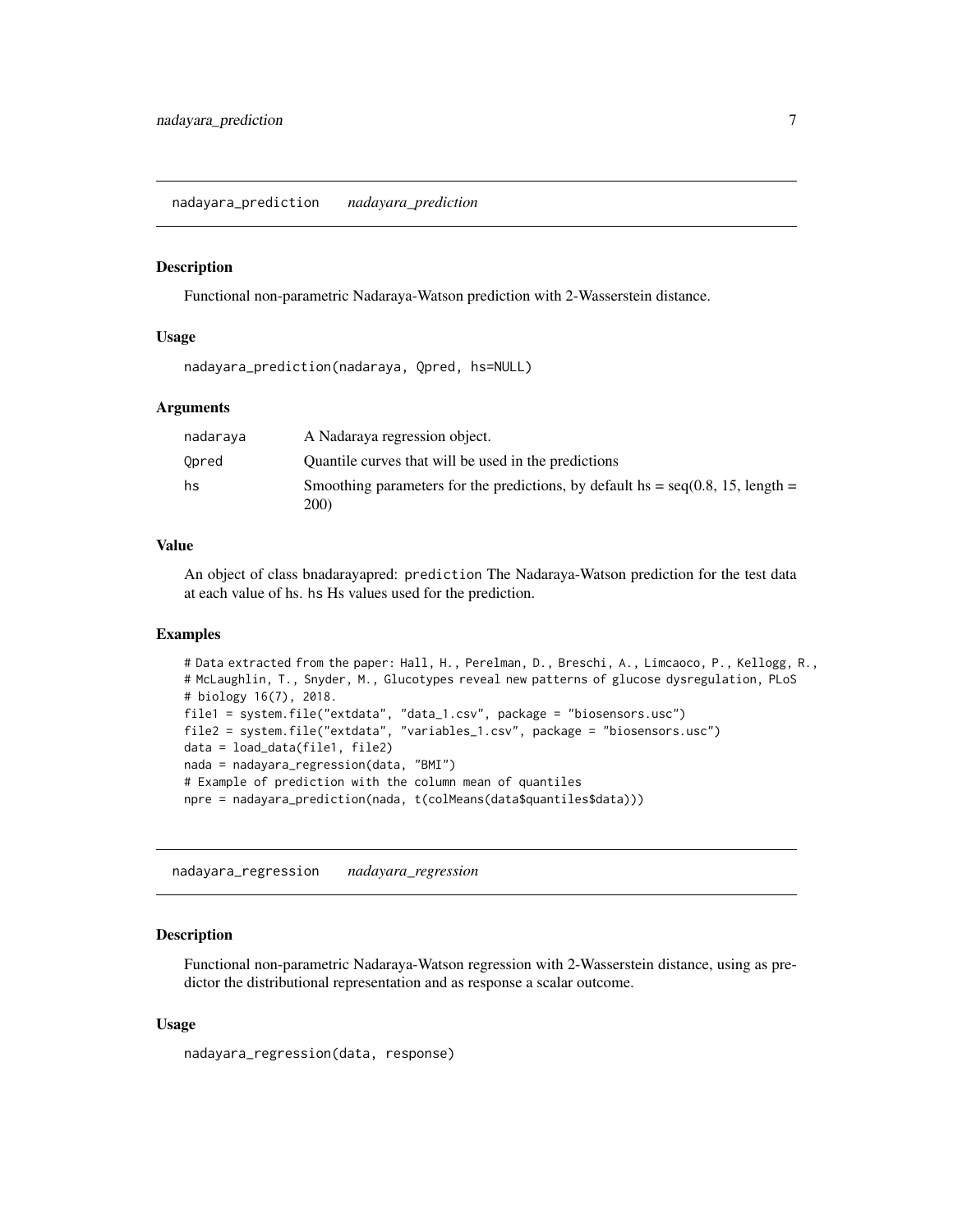#### <span id="page-7-0"></span>Arguments

| data     | A biosensor object.                                                                       |  |  |
|----------|-------------------------------------------------------------------------------------------|--|--|
| response | The name of the scalar response. The response must be a column name in<br>dataSvariables. |  |  |

#### Value

An object of class bnadaraya: prediction The Nadaraya-Watson prediction for each point of the training data at each h=seq(0.8, 15, length=200).  $r2$  R2 estimation for the training data at each h=seq(0.8, 15, length=200). error Standard mean-squared error after applying leave-one-out cross-validation for the training data at each  $h=seq(0.8, 15, length=200)$ . data A data frame with biosensor raw data. response The name of the scalar response.

#### Examples

```
# Data extracted from the paper: Hall, H., Perelman, D., Breschi, A., Limcaoco, P., Kellogg, R.,
# McLaughlin, T., Snyder, M., Glucotypes reveal new patterns of glucose dysregulation, PLoS
# biology 16(7), 2018.
file1 = system.file("extdata", "data_1.csv", package = "biosensors.usc")
file2 = system.file("extdata", "variables_1.csv", package = "biosensors.usc")
data = load_data(file1, file2)
nada = nadayara_regression(data, "BMI")
```
regmod\_prediction *regmod\_prediction*

#### Description

Performs the Wasserstein regression using quantile functions.

#### Usage

regmod\_prediction(data, xpred)

#### Arguments

| data  | A bregmod object.                                                                 |
|-------|-----------------------------------------------------------------------------------|
| xpred | A kxp matrix of input values for regressors for prediction, where k is the number |
|       | of points we do the prediction and p is the dimension of the input variables.     |

#### Value

A kxm array. Qpred(l, :) is the regression prediction of Q given  $X = xpred(l, :)'$  where m is the dimension of the grid of quantile function.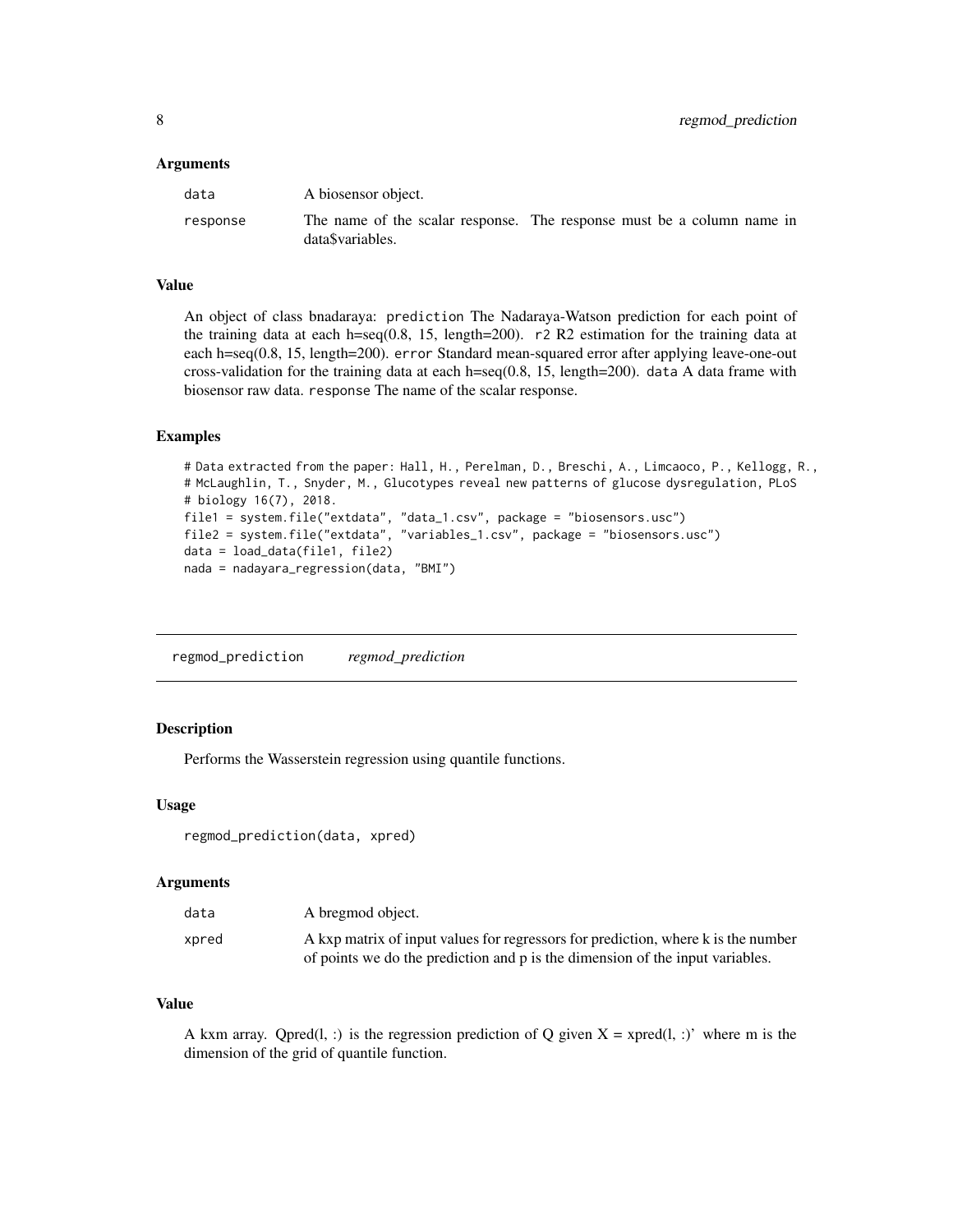#### <span id="page-8-0"></span>regmod\_regression 9

#### Examples

```
# Data extracted from the paper: Hall, H., Perelman, D., Breschi, A., Limcaoco, P., Kellogg, R.,
# McLaughlin, T., Snyder, M., Glucotypes reveal new patterns of glucose dysregulation, PLoS
# biology 16(7), 2018.
file1 = system.file("extdata", "data_1.csv", package = "biosensors.usc")
file2 = system.file("extdata", "variables_1.csv", package = "biosensors.usc")
data = load_data(file1, file2)
regm = regmod_regression(data, "BMI")
# Example of prediction
xpred = as_matrix(25)g1rmp = regmod_prediction(regm, xpred)
```
regmod\_regression *regmod\_regression*

#### **Description**

Performs the Wasserstein regression using quantile functions.

#### Usage

regmod\_regression(data, response)

#### **Arguments**

| data     | A biosensor object.                                                                        |  |  |
|----------|--------------------------------------------------------------------------------------------|--|--|
| response | The name of the scalar response. The response must be a column name in<br>data\$variables. |  |  |

#### Value

An object of class bregmod containing the components: beta The beta coefficient functions of the fitting. prediction The prediction for each training data. residuals The residuals for each prediction value.

```
# Data extracted from the paper: Hall, H., Perelman, D., Breschi, A., Limcaoco, P., Kellogg, R.,
# McLaughlin, T., Snyder, M., Glucotypes reveal new patterns of glucose dysregulation, PLoS
# biology 16(7), 2018.
file1 = system.file("extdata", "data_1.csv", package = "biosensors.usc")
file2 = system.file("extdata", "variables_1.csv", package = "biosensors.usc")
data = load_data(file1, file2)
regm = regmod_regression(data, "BMI")
```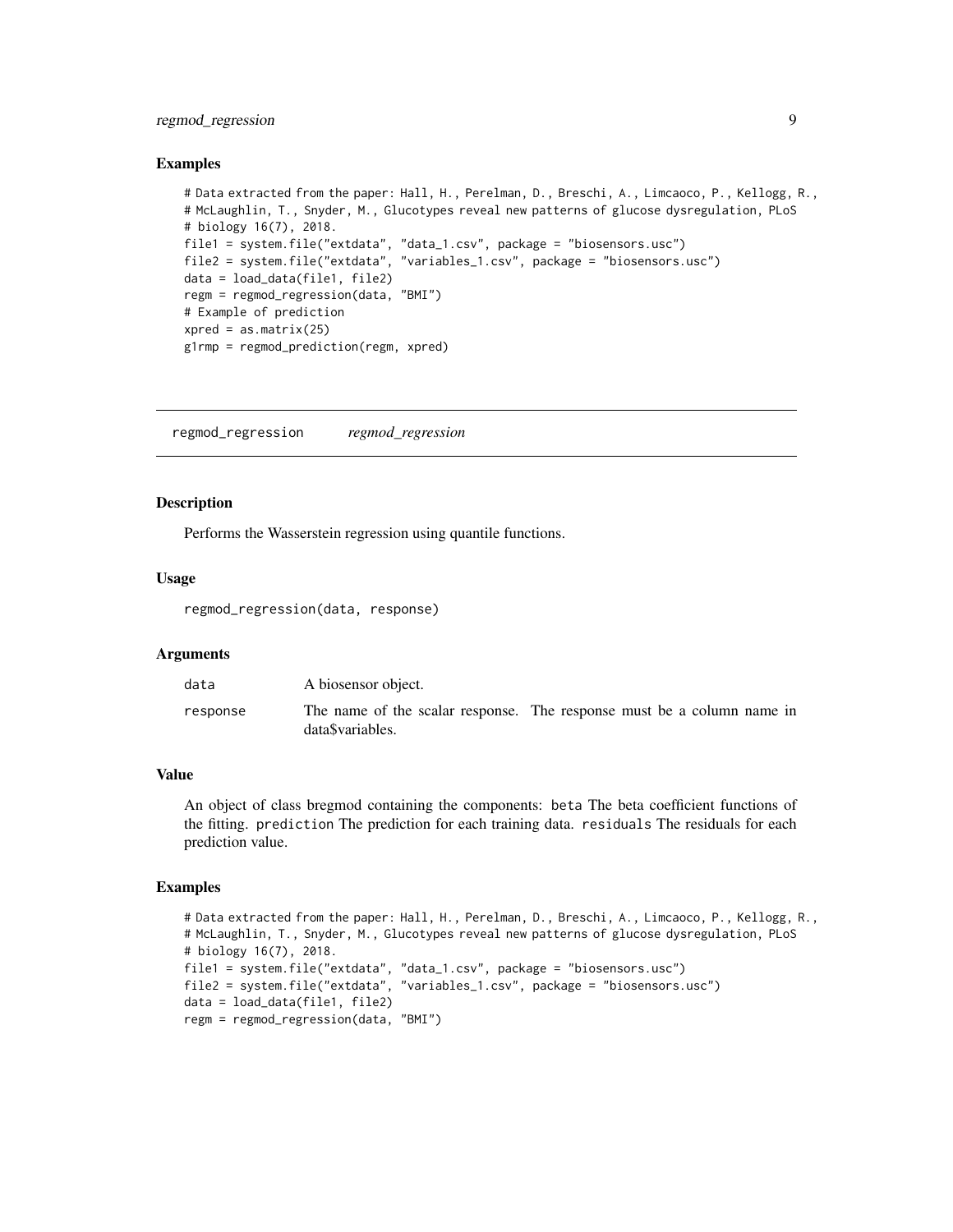<span id="page-9-0"></span>ridge\_regression *ridge\_regression*

#### Description

Performs a Ridge regression.

#### Usage

ridge\_regression(data, response, w=NULL, method="manhattan", type="gaussian")

#### Arguments

| data     | A biosensor object.                                                                                 |
|----------|-----------------------------------------------------------------------------------------------------|
| response | The name of the scalar response. The response must be a column name in<br>data\$variables.          |
| W        | A weight function.                                                                                  |
| method   | The distance measure to be used (@seealso parallelDist::parDist). By default<br>manhattan distance. |
| type     | The kernel type ("gaussian" or "lapla"). By default gaussian distance.                              |

#### Value

An object containing the components: best\_alphas Best coefficients obtained with leave-one-out cross-validation criteria. best\_kernel The kernel matrix of the best solution. best\_sigma The sigma parameter of the best solution. best\_lambda The lambda parameter of the best solution. sigmas The sigma parameters used in the fitting according to the median heuristic fitting criteria. predictions A matrix of predictions. r2 R-square of the different models fitted. error Mean squared-error of the different models fitted. predictions\_cross A matrix of predictions obtained with leave-one-out cross-validation criteria.

```
# Data extracted from the paper: Hall, H., Perelman, D., Breschi, A., Limcaoco, P., Kellogg, R.,
# McLaughlin, T., Snyder, M., Glucotypes reveal new patterns of glucose dysregulation, PLoS
# biology 16(7), 2018.
file1 = system.file("extdata", "data_1.csv", package = "biosensors.usc")
file2 = system.file("extdata", "variables_1.csv", package = "biosensors.usc")
data = load_data(file1, file2)
regm = ridge_regression(data, "BMI")
```